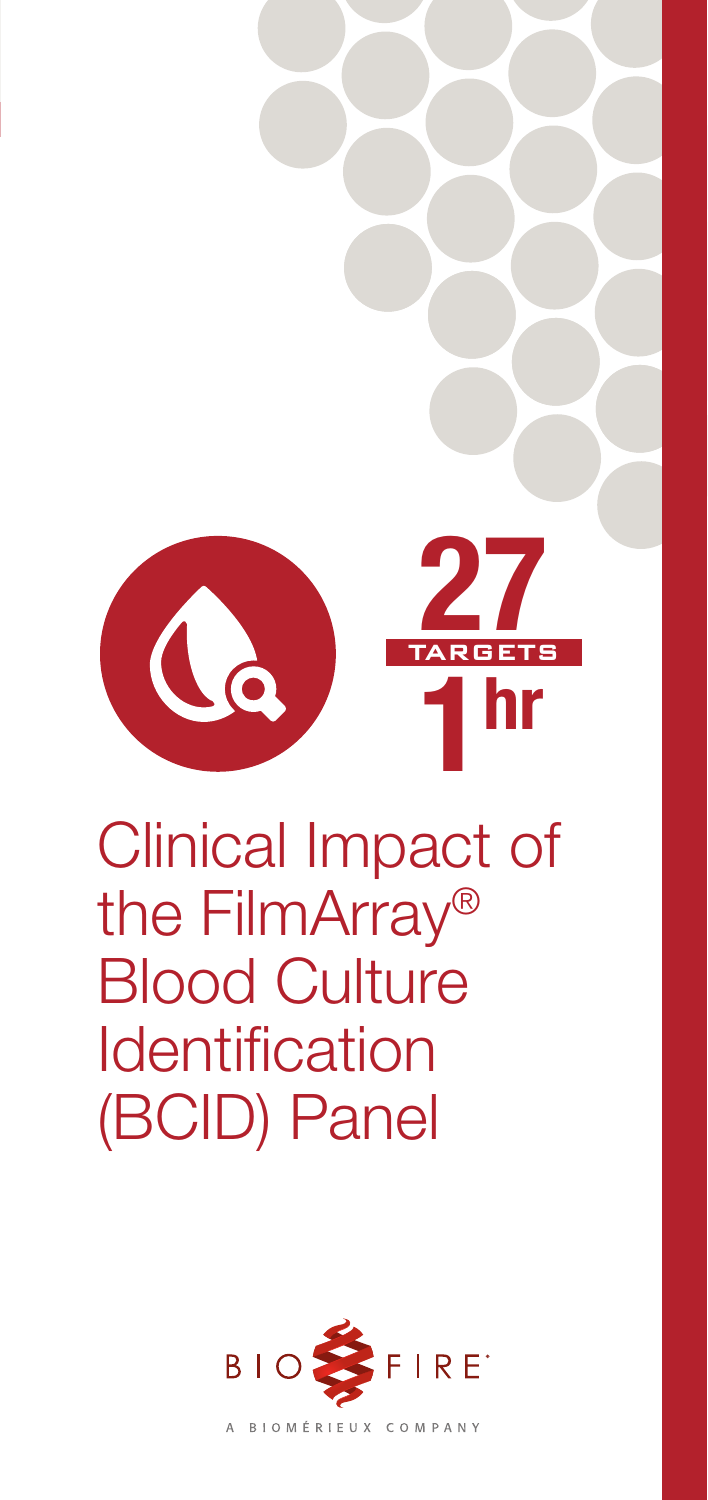## **FilmArray BCID Panel Targets**

#### **GRAM-POSITIVE BACTERIA**

*Enterococcus Listeria monocytogenes\* Staphylococcus Staphylococcus aureus Streptococcus Streptococcus agalactiae Streptococcus pneumoniae\* Streptococcus pyogenes\**

#### **GRAM-NEGATIVE BACTERIA**

*Acinetobacter baumannii Haemophilius influenzae\* Neisseria meningitidis\* Pseudomonas aeruginosa* *Enterobacteriaceae Enterobacter cloacae* complex *Escherichia coli Klebsiella oxytoca Klebsiella pneumoniae Proteus Serratia marcescens*

#### **YEAST**

*Candida albicans Candida glabrata Candida krusei Candida parapsilosis Candida tropicalis*

#### **ANTIMICROBIAL RESISTANCE GENES**

*mec*A *–* methicillin resistance *van*A/B *–* vancomycin resistance KPC *–* carbapenem resistance

\*Nationally Notifiable Conditions.15 Refer to your state health lab for requirements pertaining to state-reportable pathogens.

## **Overall Performance of the FilmArray BCID Panel16**

- 98.0% Sensitivity
- 99.9% Specificity

**Sample Requirements:** 0.2 mL of positive blood culture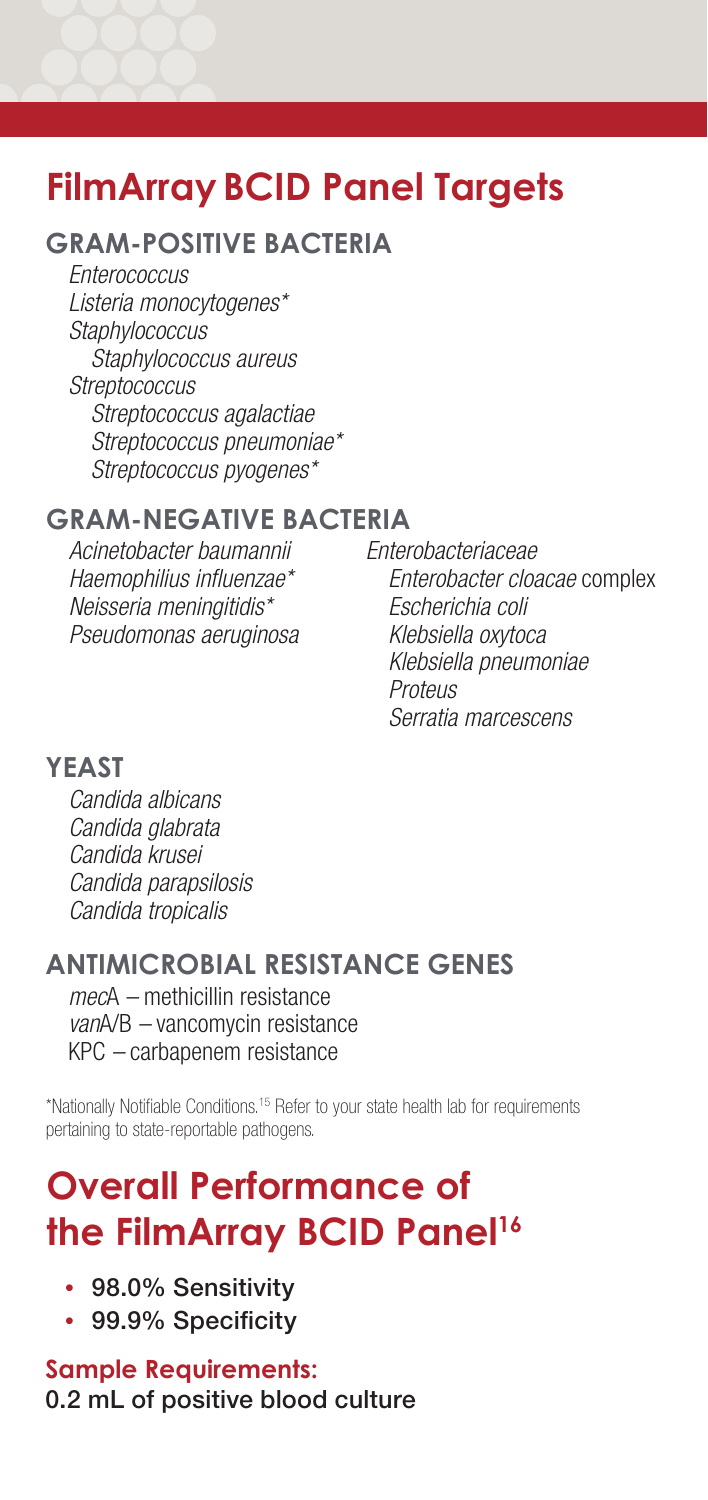## **Early Pathogen Identification is Essential**

Sepsis is one of the leading causes of hospital patient deaths.1 The FilmArrayBCID Panel is the fastest and most comprehensive FDA-cleared molecular diagnostic test available to identify sepsis-causing pathogens.

The FilmArray BCID Panel identifies bloodstream pathogens 70% sooner than conventional methods.<sup>2</sup> It enables clinicians to rapidly identify the pathogens that cause sepsis, allowing for quick initiation of pathogen-directed therapy.

## **Antimicrobial Stewardship Timely and Effective Therapy is Critical**

For every hour of delay in initiation of effective antimicrobial treatment following onset of septic shock, patient survival declines 7.6%.3



## **Sepsis Quick Facts**

- Sepsis results in over 1.2 million hospital stays in the US annually.<sup>4</sup>
- Sepsis is responsible for 6.2% of all US hospital costs, totaling ~\$24 billion.<sup>4</sup>
- In-hospital sepsis related mortality ranges from 10% to 50%.5,6

## **Syndromic Testing**

BioFire's syndromic testing allows clinicians to quickly identify infectious agents that produce similar symptoms in patients. BioFire's innovative PCR technology provides answers in a clinically actionable timeframe.



Antimicrobial stewardship programs (ASP) optimize antimicrobial use to achieve the best clinical outcomes. The FilmArray BCID Panel rapid pathogen identification, in combination with locally-derived treatment guidelines set by an ASP, can result in appropriate antimicrobial interventions.7

Combined with appropriate antimicrobial stewardship, the FilmArray BCID Panel:



Decreases time to effective therapy, $2,8,9$  which can improve patient survival.3,10

Lessens unnecessary antibiotic use.<sup>2,11,12,13</sup>



Improves time to antimicrobial de-escalation.2,9,12

HOSPITAL

 $\frac{1}{6}$ r sh

Reduces hospital costs.<sup>2,8,13</sup>

## **IDSA GuidelinesA,B**

Rapid diagnostic testing of positive blood cultures in addition to conventional culture is helpful and it should be guided by the antimicrobial stewardship team for maximum benefit to the patient.

ASPs must develop processes and interventions to assist clinicians in interpreting and responding appropriately to rapid diagnostic test results.

Please refer to the clinical guidelines for a complete list of recommendations.

## **Clinical Impact**

A recent meta-analysis study on patients with bloodstream infections concluded that molecular rapid diagnostic testing along with stewardship significantly reduced risk of mortality, time to effective therapy, and length of stay.10

At the Children's Hospital of Colorado, the median time to optimal antimicrobial therapy decreased from 60.2 hours with traditional testing to 26.7 hours with the FilmArray BCID Panel.<sup>14</sup>

At the Hershey Medical Center, implementation of the FilmArray BCID Panel resulted in a trend toward lower mortality, ICU stay, length of hospital stay, and time to microbiological cure for patients with *Staphylococcus aureus* bloodstream infections.9

*"The rmPCR test [FilmArray BCID Panel] enabled clinicians to quickly initiate 'pathogen-directed' therapy and appropriately scale up or scale down antibiotic therapy, as needed."12*

> Mayo Clinic Rochester, MN

 $\Box$